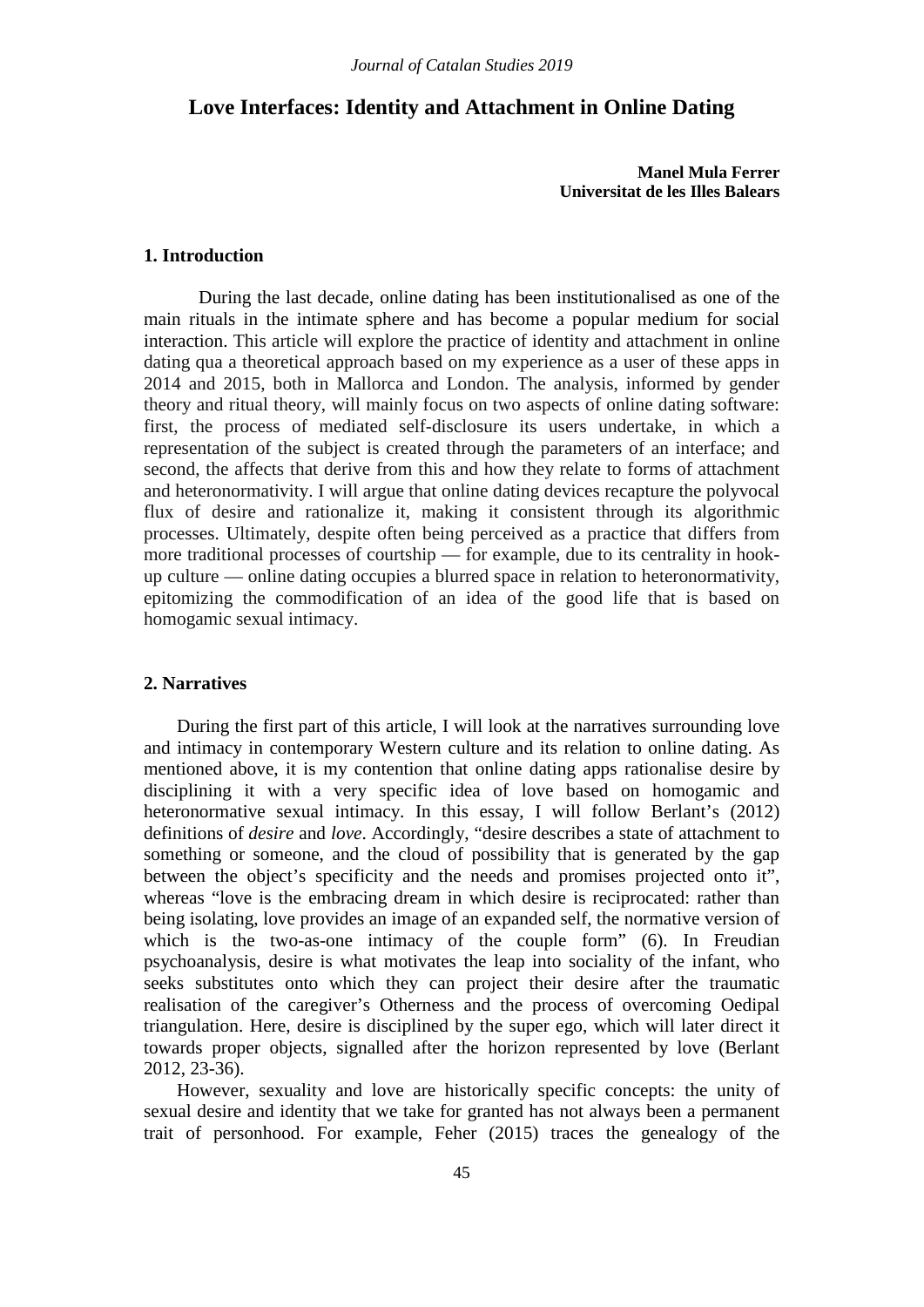#### Manel Mula Ferrer

secularization of the love exchange as analogous to the shift of sociality from fostering "giving" during the Augustinian age, to "exchange" in the liberal age to "sharing" in the neoliberal condition. The question of what needs to be shared does not emerge until the crystallisation of Second Wave Feminism, with its growth of literature contemplating same sex relationships and its critique of love as based on an exchange grounded on the inequality caused by the attribution of different characteristics to both sexes inherited from Victorian psychiatry. It is in this context that Illouz (2007) situates the gestation of contemporary *emotional capitalism*, in which a regulation of the emotional sphere is popularised through the rise of the discipline of psychology. A shift also linked to the blurring of the border between public and private, insofar as "emotions have become instruments of social classification [through] new hierarchies of emotional well-being, understood as the capacity to achieve socially and historically situated forms of happiness" (73). In this context, the self becomes the target of commodification: it is defined by its deficiencies and emotional competence. Emotions become negotiable goods that can be exchanged with people who reunite the targeted conditions.

I follow Massumi's definition of emotion as opposed to affect, according to which

an emotion is a subjective content, the socio-linguistic fixing of the quality of an experience which is from that point onward defined as personal. Emotion is qualified intensity, the conventional, consensual point of insertion of intensity into semantically and semiotically formed progressions, into narrativizable action-reaction circuits, into function and meaning. It is intensity [affect<sup>[1](#page-1-0)</sup>] owned and recognized. (Massumi 1996, 221)

This centrality of the category of the *emotional* in the creation of the neoliberal subject stems from neoliberalism's relation to heteronormativity, whereby the latter is linked with capitalist ideas of a successful subject: someone productive and reproductive or, in other words, sustaining what Edelman describes as *reproductive futurism* (2004). [2](#page-1-1) Simultaneously, emotional wellbeing is central to some facets of commodity culture, such as the self-help industry, whereby optimism becomes a regulatory discipline to salvage the precariousness of neoliberal subjects.<sup>[3](#page-1-2)</sup> The privileging of heteronormativity popularizes very specific versions of love, which identify the good life with reproductive homogamic sexual intimacy, with which most online dating apps identify.

<span id="page-1-1"></span><span id="page-1-0"></span>-

<sup>1</sup> I use Massumi's definition of *affect* as understood by Deleuze and Guattari: "a prepersonal intensity corresponding to the passage from one experiential state of the body to another and implying an augmentation or diminution in that body's capacity to act." (201, xvi). As Shouse clarifies, "Feelings are *personal* and *biographical*, emotions are *social*, and affects are *prepersonal*" (2005).

<sup>2</sup> I also use Edelman's (2004) meaning of *queer* as the social order's death drive: *queerness* names the side that refuses the valence of the Child as the condition for any political project. I oppose *queer* to the political project of social reproducibility, even though the question remains as per whether *queerness* can give rise to alternative modes of sociality.

<span id="page-1-2"></span><sup>&</sup>lt;sup>3</sup> Here, I follow Berlant and Edelman's (2014) definition of *optimism*: an "orientation toward a future, toward something always yet to come, conceived as bestowing a value on life by way of the future anterior, by way of the life one *will have lived*, conceived, moreover, as justifying this refusal to live it *while one could* [...] a condition so wide in its reach that it shapes our experience into narratives touched with the gloss we might think of as finish, in more than one sense of the term" (3).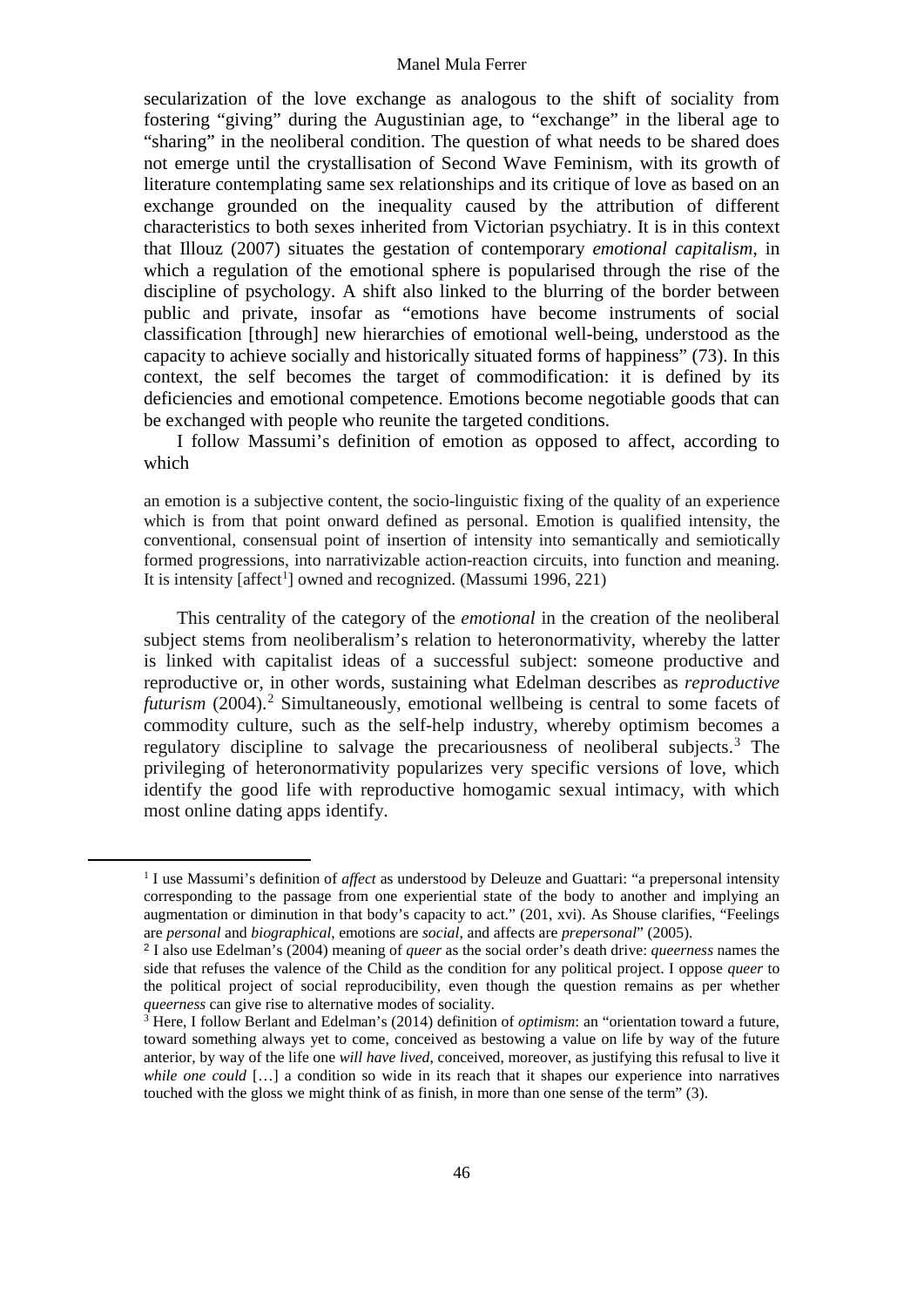### *Journal of Catalan Studies 2019*

Accordingly, it is my contention that online dating sites become a market that gathers all offer available, providing a common language that promises the user a profitable *sharing* experience. However, their ritual is trapped in its own promise. In contemporary Western culture guided towards a self-fulfilment attainable through the acquisition of categorised emotions, private life becomes, according to Berlant and Warner, "the endlessly cited *elsewhere* of political public discourse, a promised haven that distracts citizens from the unequal conditions of their political and economic lives [...] and shames for any divergence between their lives and the intimate sphere that is alleged to be simple personhood" (2000, 317). It could be argued that this promised haven represented by intimate life tends to the Durkheimian category of the sacred (1995): one's private life becomes a realm to be respected since it constitutes one of the main steps towards self-fulfilment.

But how can this scarcity be combined with the language used for the marketing of online dating sites, usually described as easy and fun solutions to meet new people? It is through this paradox that online dating is stigmatised as something that always lags its own promise: it becomes a field for speculation built on the creation of a common portfolio based on shared assets, it opens the affective sphere to the language of sharing and negotiation, which can be traced in user's profiles.

# **3. Identity**

During the second part of this article, I will look at how online dating interfaces condition the possibilities for representation of the subject. Online dating interfaces tend towards identity definition and fixation, even more so than any offline dating environment. Most social networks are profile-based: this means that any user can create an online presence by filling out text fields that echo a set of common questions that are regarded as definitory of one's identity. The fields that gain more relevance insofar as they are the ones by which one can filter other users are, most commonly, gender, age, location and a picture. Dating apps create a hierarchy that focuses on narratives surrounding gender, race and labour as definitory characteristics of the subject, reproducing offline hierarchies and modes of relationality. Once a user has created an account, they can see the profiles generated by other users and indicate whether they are interested.

In the progression from Internet Relay Chat environments towards profile-based software, the interface becomes a tool for efficient definition, which provides the user with a hindsight on other users' personalities that would not be available otherwise. I argue that this previous step of identity definition gives the impression of minimizing the investment of reliance necessary for the user through mainly focusing on the profile picture and the body as the main sign of one's identity and thereby attaching one's desire to an object. This impression is reinforced by the removal of the moment of rejection: one does not usually explicitly see a list of all the users who are not interested in oneself.

It is because of this that online dating occupies a blurred position between an outsider to and an agent of heteronormativity — for the latter, I take Berlant and Warner's definition, heteronormativity as "a complex cluster of sexual practices [that] gets confused [...] with the love plot of intimacy and familialism that signifies belonging to society in a deep and normal way" and that is invested with a sense of rightness. In its relation to heteronormativity, online dating does not allow bodies to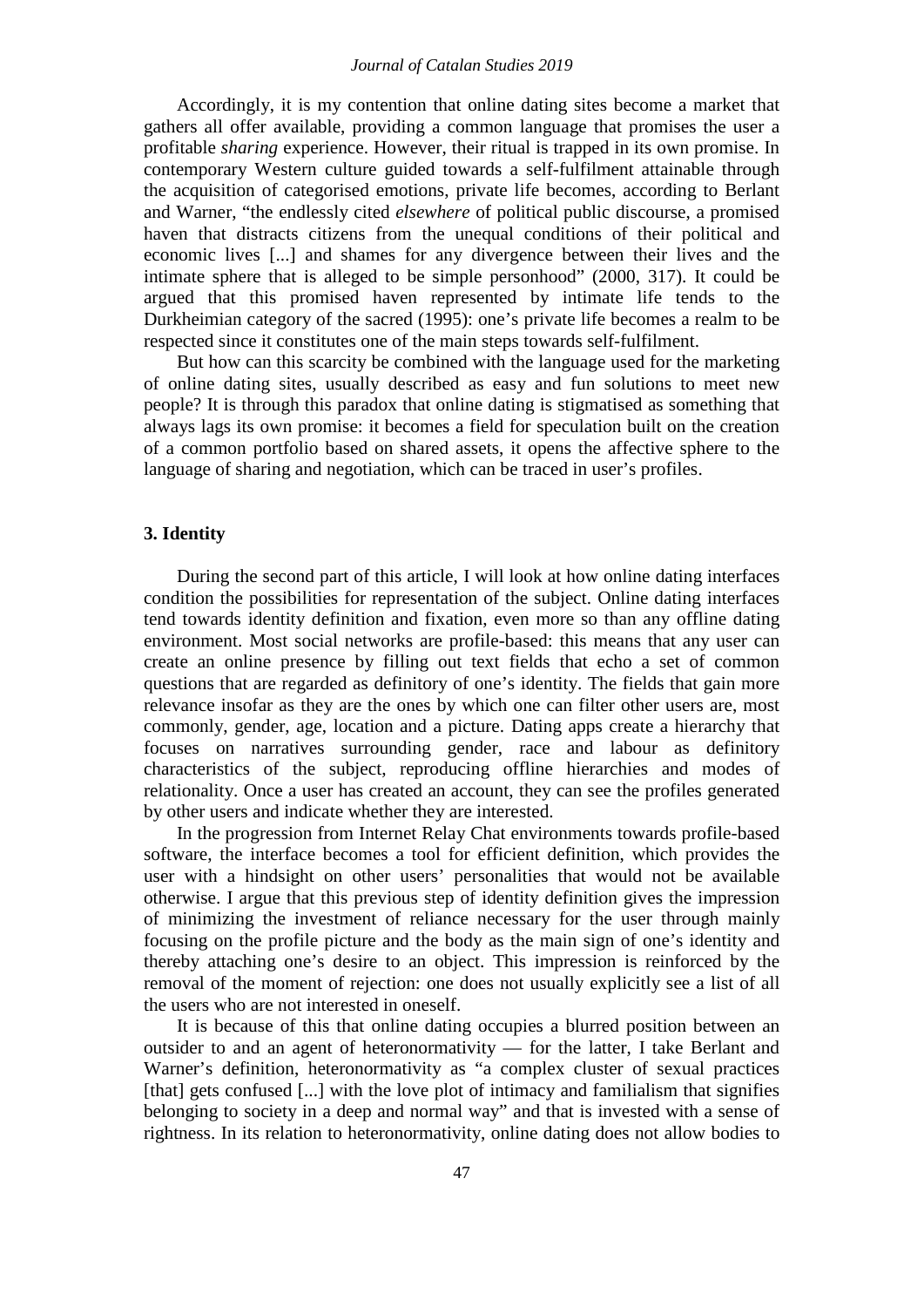#### Manel Mula Ferrer

remain in indeterminacy; instead, it uses definition mechanisms that try to mimic real life interaction but result in a simplification because of the impossibility of capturing the always-on performance of identity. It does not tend towards queerness as that which refuses systemic complicity, but to fixity, to categorisation. Its emphasis falls on the profile picture (a common feature in all profiles of mainstream online dating software), which is the most prominent element of most online dating interfaces. The picture becomes the signature of the autobiographic text that is the profile and serves as a sign of verification of the user's identity.

Online dating sets up the stage for a ritual centred on the body of the participant. Bell (1992) has explored the relation between the ritual and the body in the creation of regimes of power in a particular social organisation. She defines this power not in terms of a totalitarian force and unconscious action but of a slightly flexible dialogue: "the body of the socialized participant structures an environment but sees only the body's response to a supposedly pre-existing set of structures" (220). Embodiment implies appropriation and, hence, the possibility of deviation that resides in the individual's agency, i.e. in its concrete enactment of a set of practices deriving from the internalisation of certain social relationships and made visible through the social body's practices.

There is, however, another aspect worth considering: the usage of the level of disclosure as a negotiation tool. This expected reciprocity in information exchanging is already documented in Slater's (2011) ethnography of the IRC and its dynamics of sex pictures trading. In it,

participants operated within a dialectic of cynicism and belief [...] with a mixture of cynical detachment on the one hand (a refusal to believe anything online and therefore a refusal to treat events or relationships there as serious), and on the other hand a desire to trust and invest in on-line relationships which depended on pursuing strategies of authentication (and constant concern of being deceived, ripped off and otherwise hurt by other's inauthenticity). Significantly, these strategies of authentication — necessary in order to trust in a relationship, in order to credit a relationship with ethical weight — were attempts to fix the other in a body or body-like presence, one which persists over time and is locatable in space. (2011, 331)

There is a dialogue between the individual and the ritual in which the self is negotiating the terms of its exposure: a resistance is held towards the complete acknowledgment by the other, towards a complete process of *sharing*. However, this resistance may not be absolute, such as with the rather common partial pictures that leave a body in an almost-definition, exposing just a fraction of its reality. As Sontag (2005) noted,

To photograph is to appropriate the thing photographed. It means putting oneself into a certain relation to the world that feels like knowledge — and, therefore, like power [...] Photographed images do not seem to be statements about the world so much as pieces of it, miniatures of reality that anyone can make or acquire. (2)

A partial picture offers itself to the other as much as it rejects it, precluding a complete possession by evading the gaze — the core of recognition. In online dating, this is an ethos of negotiation that can extend to the discussion of the details of any encounter beforehand, even in practices that have traditionally been regarded as boundary-blurring, such as cruising, now commodified in online cruising sites with thorough interfaces.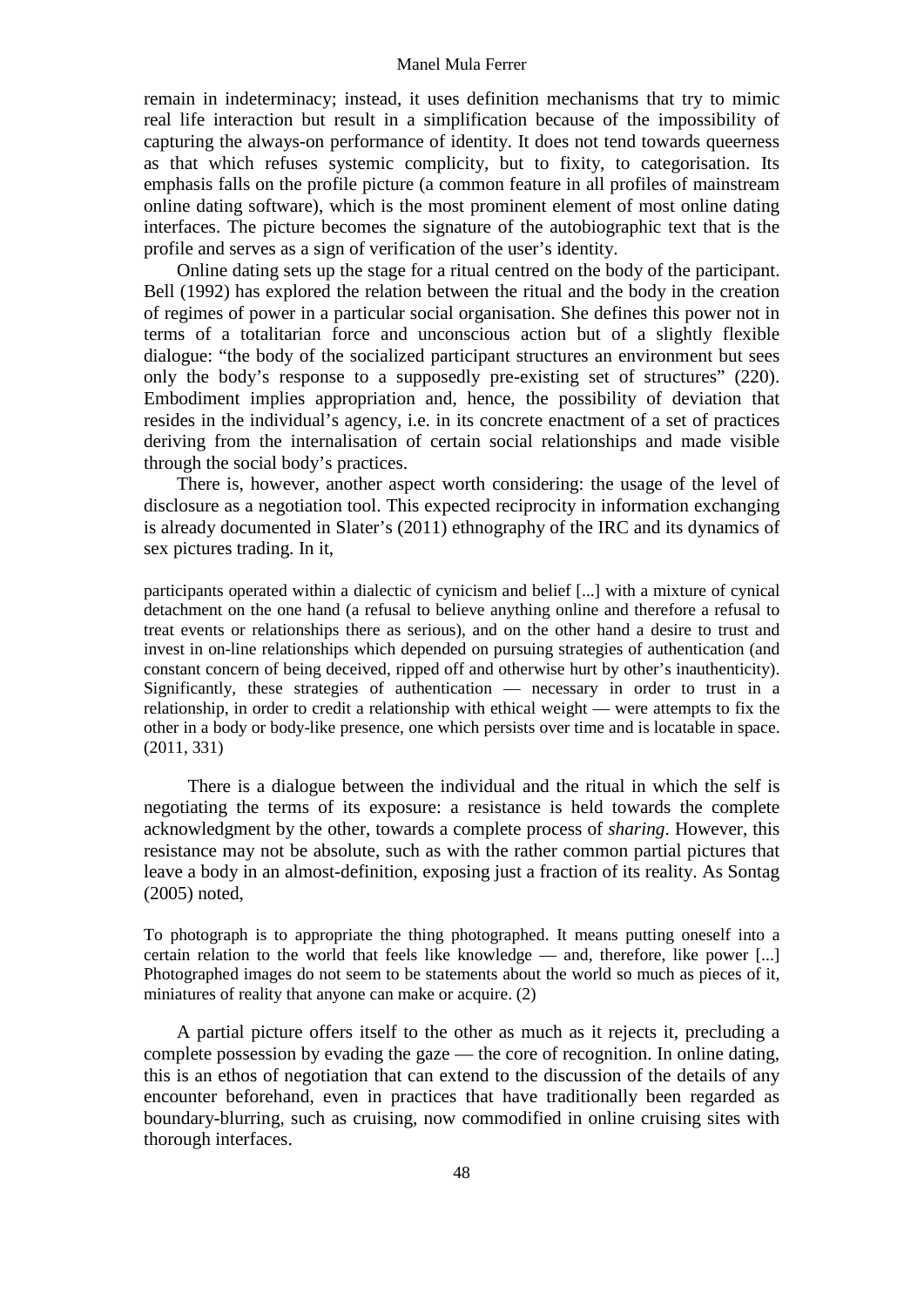### *Journal of Catalan Studies 2019*

But can attachment be revolutionary or reparative? Before we move onto the next section, I want to clarify here that this description has no positive or negative valence: it simply describes a way for subjects to form attachments to others and assess their belonging to the world. I am not valuing the emotions mobilized by online dating according to their capacity for political transformation but I am instead describing the mechanisms of identity creation fostered by its interfaces and, in the next section, will be speculating about the kind of attachments that may derive from them. As Berlant (2012) writes: "Although desire is anarchic and restless, the objects to which desire becomes attached stabilize the subject and enable her to assume a stable enough identity […] Your object […] says *something* about what it takes for you to anchor yourself in space and time" (76-77). It is my contention that attachments may be imbued by certain narratives or assumptions about what it means to have a good life. However, this does not imply that attachments are inherently transgressive or regressive, but simply that they may be "in excess to what has been encoded" as normative forms of attachment (Berlant  $2016$ ).<sup>[4](#page-4-0)</sup> In other words, this is not a critique of romantic love: the desire for romantic love stands for a wish to have a zone where intimacy can flourish without conflict.

### **4. Attachment**

<span id="page-4-0"></span>-

Finally, I will look at how this mediated self-disclosure in online dating fosters different types of attachment to both others and the self. My thesis is that the presence (and the subsequent interaction) on an online dating — quasi-public platform serves partly to *legitimise one's identity*. Similarly to reality TV shows, online dating provides the user with a sense of validation of their own identity, simply by the fact of allowing oneself to pin down their ongoing performance of identity and of allowing other members to interact with them: the user becomes special, visible, they are given the perception of an opportunity to define themselves in their own terms. The definition portrayed on the interface is bestowed with an aura of importance and truthfulness due to the power given to the medium in a context privileging mediated self-disclosure. But where does this privileging come from, what are its antecedents and how do they differ from online dating?

Couldry (2008) relates the rise of neoliberalism and the appropriation of the social sphere by the market with the growth of the Reality-TV genre. Accordingly, Reality-TV formats would mimic neoliberal conditions of labour to which one should submit passionately, embracing them as a part of one's own identity. Moreover, it naturalises the practice of a permanent surveillance and authority, as well as the normalisation of an always-available lifestyle in which not willing to disclose oneself publicly becomes suspicious: "the paradox of a surveillance-based economy is that it pretends to individuals that they count — that they are worthy of individual attention — even though all it wants to do is count them — to plug their vital statistics into a marketing algorithm" (Andrejevick 2004, 111). What is

<sup>&</sup>lt;sup>4</sup> As Sedgwick (1990) noted, even though nobody inhabits completely these attachment ideals, they mark the horizons by which people assess their lives. Heterosexual culture, too, encompasses a wide arrange of forms of life whose conflicts go unrecognised due to the givenness of male-female sexual relations (Berlant and Warner 2000).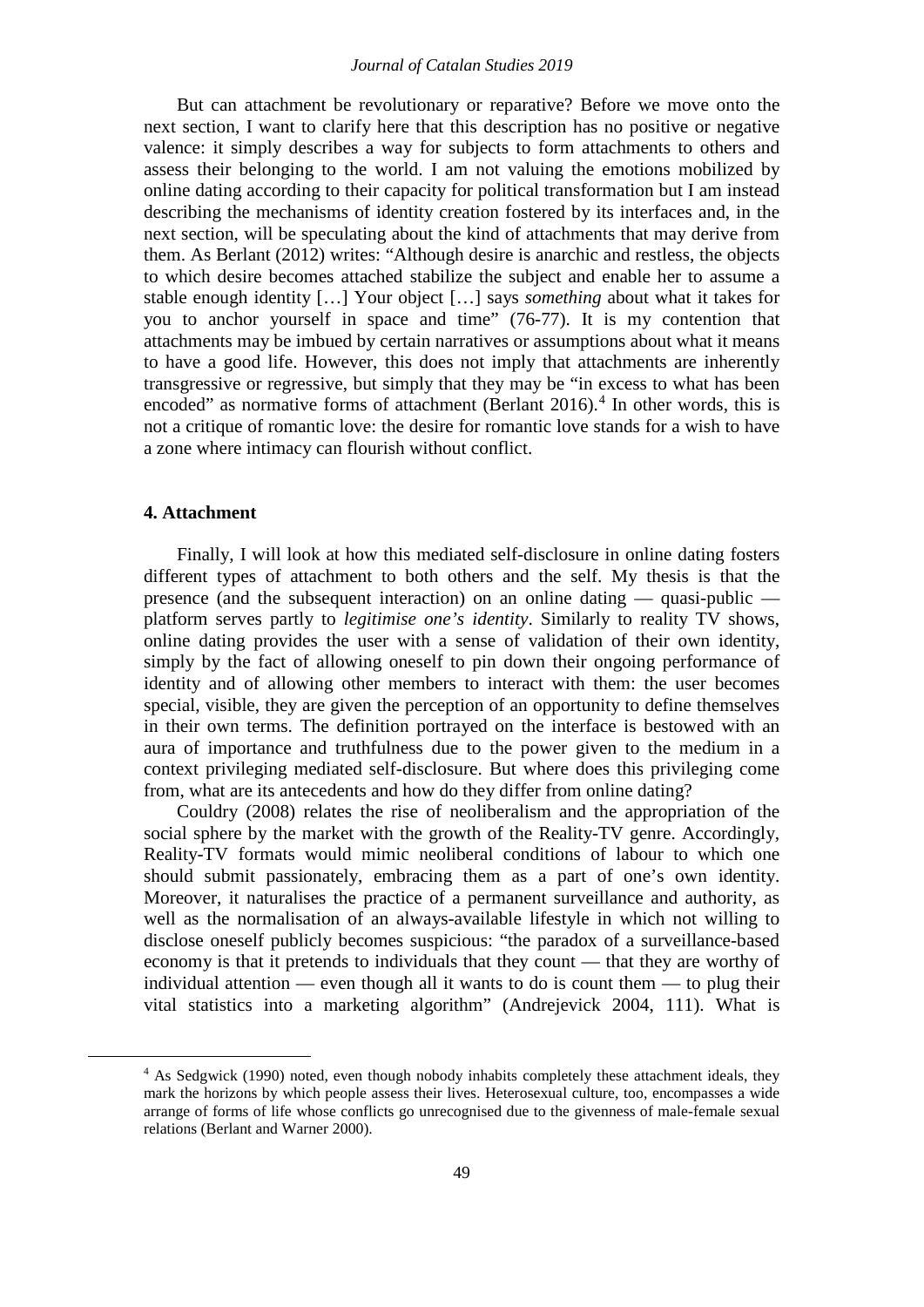interesting about this approach is that it provides an example of the power of naturalisation of behaviours by the mass media.

Furthermore, this media ritual reinforces a neoliberal ethos while legitimising the authority of the medium as a point of access to societal values. Priest (1995) analyses this power and grounds it on the perception of television as a seal of legitimisation of any narrative that goes through it. Having approached the centre, participants in Reality-TV shows have their identity *relabelled*, "the stigma that once engulfed many of the participants is expunged and replaced with a new master trait: 'As seen on TV'" (174). Its most relevant feature would thus be the ability to represent oneself, a definition legitimised by the sacred character associated to the medium in which it is performed (168). Similarly, dating apps gain its centrality by allowing their users to pin down representations of their identity and bringing them to a (quasi)-public sphere.

However, the design of these apps also allows users to interact with different users at the same time without these other users knowing about it. Therefore, on the flip side, online dating also exposes its users to negativity  $-$  i.e. "the psychic and social incoherencies and divisions, conscious and unconscious alike, that trouble any totality or fixity of identity", as defined by Berlant and Edelman (2014, vii). This is achieved by situating the user in a space of mediation that fosters relationality, and, therefore, jeopardises the stability of their identity and the process of its definition. [5](#page-5-0) The negativity is there, indeed, as opposed to the promise of contingency enacted by the interface, which derives from broader collective fantasies on love whereby "in the popular culture of romance [desire's] instability and ambivalence are always shaped by the gridle of love. These dramas are always formed in relation to a fantasy that desire, in the form of love, will make life more simple, not crazier" (Berlant 2012, 89).

All in all, online dating environments operate in a space of ambiguity: they are spaces that reveal one's negativity but insist in the fixation of a form of identity. They become a mechanism to avoid becoming undone by a space prone to relationality, the picture becomes the signature that testifies the truthfulness and prevalence of a version of identity eclipsed by its performativity.

Online dating culture even counts with vocabulary to signal this contradiction. Terms such as NSA (no strings attached) or even, in gay online dating, masc4masc (understanding autonomy and confidence as traits of mainstream notions of hegemonic masculinity), point towards this tension between exploring the plurality the medium offers and the need to hold back caused by the fear of becoming undone by this paradox.

Additionally, the interface sets up the environment for desire's enactment: in a similar way to how fantasy would operate, the interface regulates the subject's desire, it provides a sense of continuity amidst a flux of intensities. Precisely, the subjectivity modified by its own desire can reassemble anyone in different ways e.g. can create stories about what we want to which we can cling to find ourselves as

<span id="page-5-0"></span>-

<sup>5</sup> This notion is similar to Kristeva's definition of the *abject*: "something rejected from which one does not part, from which one does not protect oneself as from an object […] It is thus not lack of cleanliness or health that causes abjection, but what disturbs identity, system, order." (1982, 4) Here, however, I would argue that, in spite of the unavoidable exposure, one does protect oneself from negativity: the possibility to minimise rejection adds urgency to the encounter with negativity, as opposed to the sudden irruption of the Real resulting in the feeling of abjection.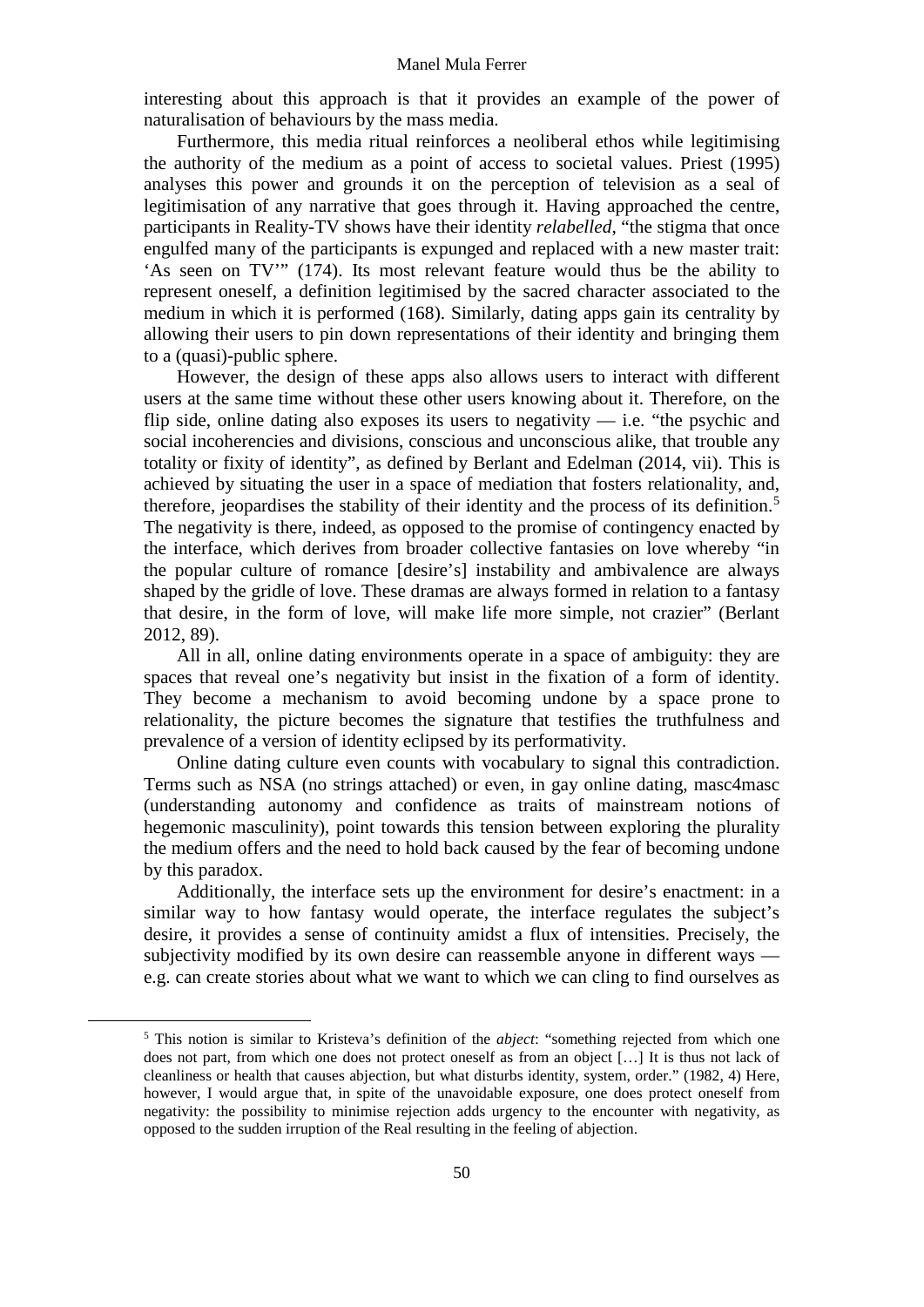### *Journal of Catalan Studies 2019*

solid. Therefore, we can say that objects stabilise desire, and objects are nothing else than fantasmic investments in a scene that seems to offer some traction. In the case of online dating, I argue, this stabilization is aided by the interface, which gives a vantage point to the subject insofar as it allows her to note down her identity, in an attempt to escape desire's destabilisation. In this case, one may even argue that the interface itself becomes eroticized, insofar as "the scene of desire and the obstacles to it become eroticized, rather than the love that seems to motor it" (Berlant 2012, 73). However, this scene is tramped by an interface that, as stated above, fosters a very particular kind of interaction that maintains offline fantasies (and inequalities) required for love's enactment.

Following Ahmed (2012), I argue that this favouriting of heteronormative homogamic intimacy reflects a broader cultural ecology where this type of intimacy is bestowed with the promise of happiness: "the judgment that some things are good not only precedes our encounter with things but directs us towards those things […] The promise of happiness takes this form: if you have this or have that, or if you do this or do that, then happiness is what follows" (28-29). [6](#page-6-0) The prevalence of this sort of narratives as the precondition for desire to be enacted in a normative environment are exemplified by the act of creating a profile pretending to be someone else. This represents the potential for escaping one's position in normative sexual hierarchies, by transgressing, qua a made-up identity, conditions such as race, age or gender. This feeds into the fear of becoming undone by one's desire attachments: the object of desire that offers some traction to the subject may not exist at all!

I speculate that the conditions imposed by this sort of mediation leave a trace that is carried over the future stages of any form of attachment or relationship. The offline self always lags behind the fixity of the online self, the offline self is driven towards the scene of stability provided by the online profile. The question remains as to whether the optimism sometimes attached to either this romantic love narrative or to the possibility of a queer undoing can ultimately be productive or reparative at all.

#### **5. Conclusion**

<span id="page-6-0"></span>-

To sum up, online dating is a practice developed in a milieu in which the merging of the public and the private naturalise the habit of mediated self-disclosure, a process that unfolds parallel to the development of models of emotional capitalism. The conceptualisation of love with the market terms of a sharing economy is optimised by interface mediation. Online dating is grounded on the contradiction of an easy access to love. However, the mediated exposure of the self propitiated by the interface provides a mechanism of legitimisation of one's identity. In the practice of self-disclosure, information becomes a power tool open to the negotiation of the traits that one *decides to share*, thus constituting an invitation as much as a rejection of the other. In this way, the ritual establishes its horizon vis-à-vis the self-fulfilment

<sup>6</sup> The promise of happiness attached to these objects circulates independently of actual results. As Ahmed notes, "the very promise of happiness may acquire its force by not being given by the objects that are attributed as happiness-causes. The happy object circulates even in the absence of happiness by filling a certain gap; we anticipate that the happy object will cause happiness, such that it becomes a prop that sustains the fantasy that happiness is what would follow if only we could have 'it.' The happy object, in other words, is a gap-filler" (32).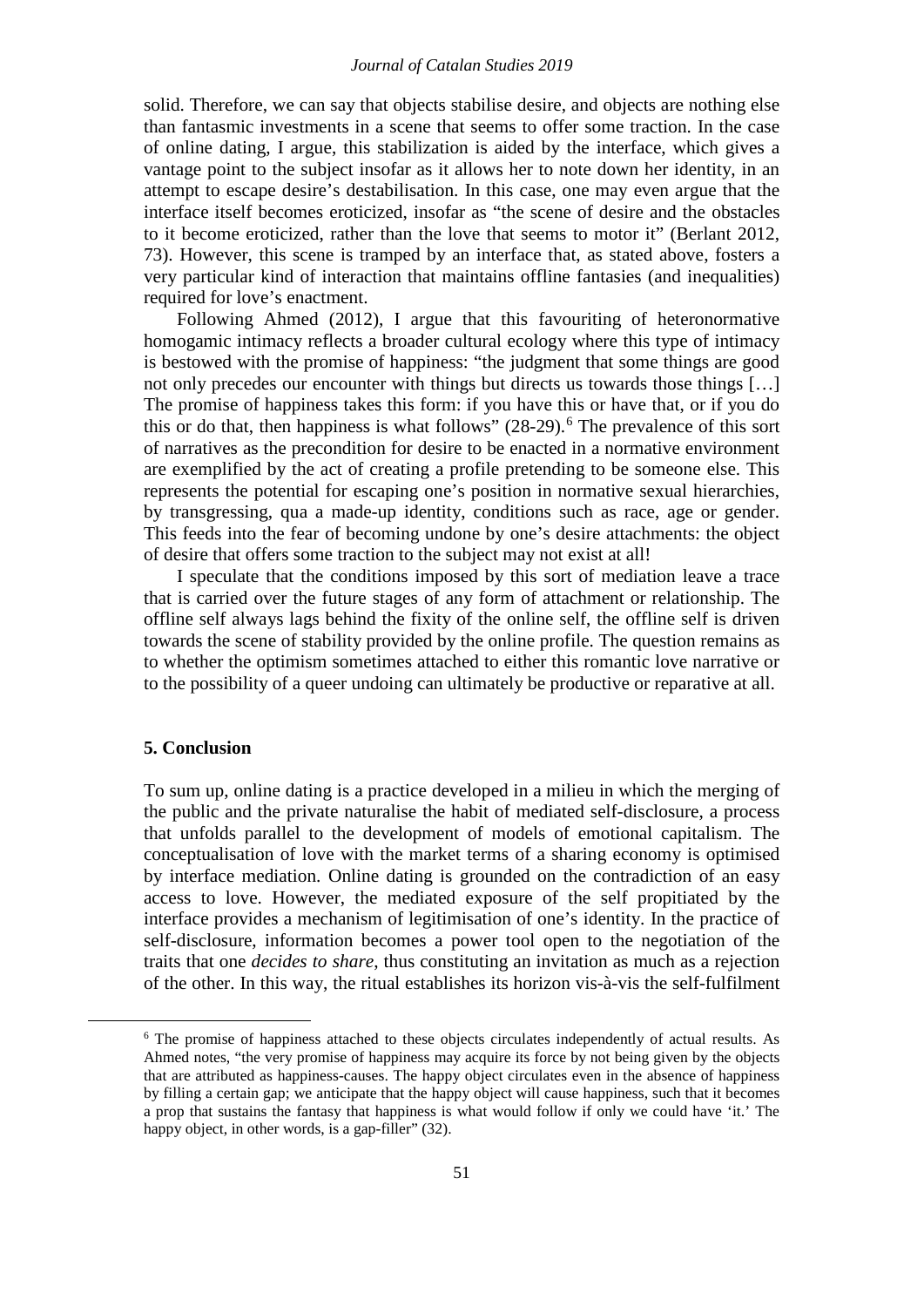# Manel Mula Ferrer

utopia, reinforcing the market consumerist dynamics per which one must possess the best products before the others. Despite this, online dating has the potentiality for undoing the subject's sense of self as a space prone to negativity. To repress this, interfaces insist in a very strict mechanism of autobiographic definition signed by a picture which pins down the performativity of identity at the cost of a self that is always lagging its online promise.